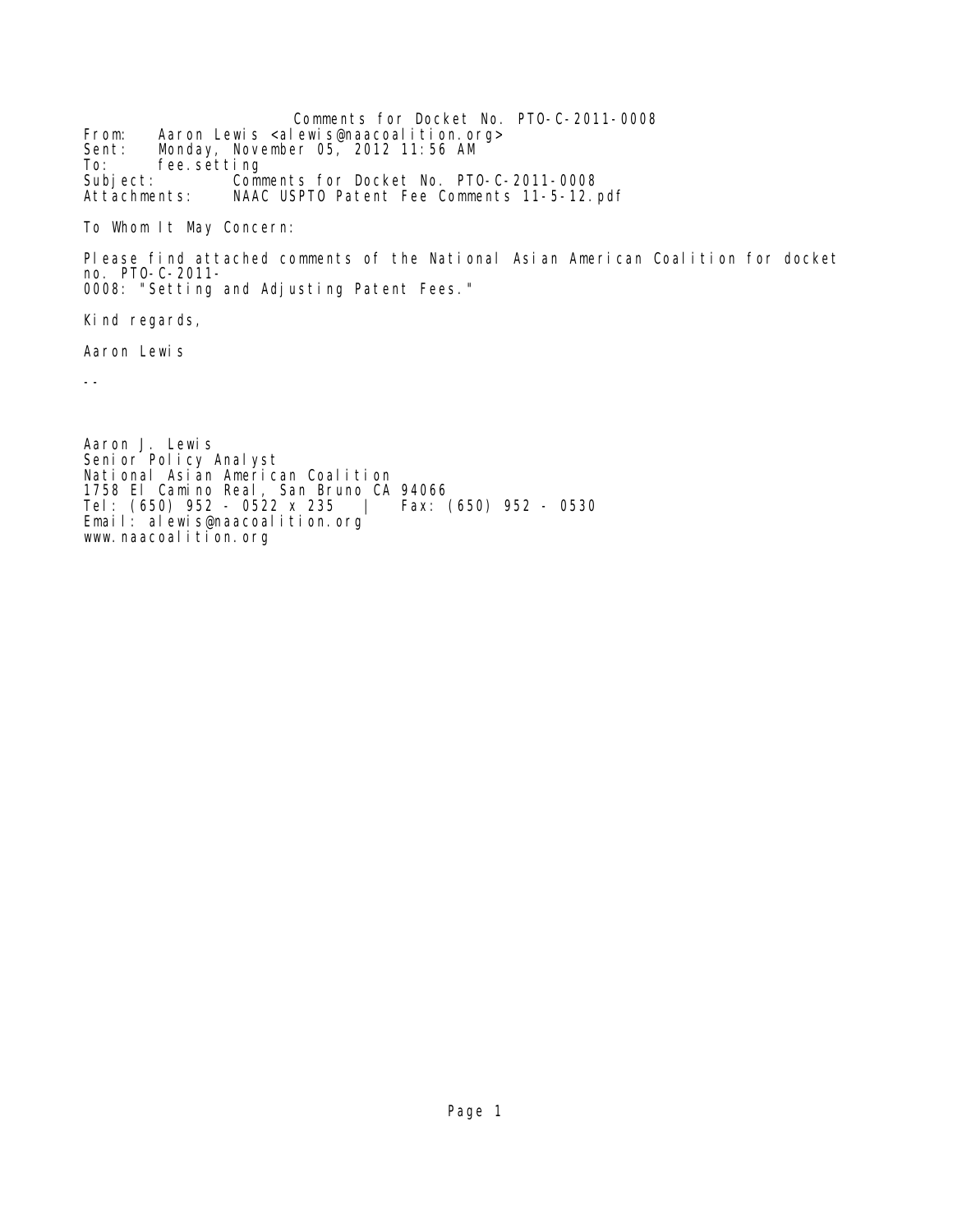

November 5, 2012

United States Patent and Trademark Office 600 Dulany Street Alexandria, VA 22314

## **Subject: Docket No. PTO-C-2011-0008**

The National Asian American Coalition (NAAC) appreciates the opportunity to comment on the proposed rule to set and adjust patent fees currently being considered by the U.S. Patent and Trademark Office (USPTO).

The NAAC strongly supports the proposed fee structure. These comments are offered in the spirit of concern for small business, innovation, and entrepreneurial spirit that is shared between the NAAC and the USPTO. Over two million businesses in this country are Asian American-owned, and 98 percent of those are small businesses. The USPTO has taken a great step towards protecting their opportunities as innovators.

## **Encouraging Small and Micro Entrepreneurs**

The NAAC applauds the USPTO for proposing the reduction of "front-end" costs to small and micro entities. While the NAAC realizes that "back-end" costs must be increased to offset this reduction, but the NAAC believes that it is much more important for small businesses and entrepreneurs to be able to get their foot in the door.

We believe that the proposed rule strikes an appropriate balance between initial filing fees and subsequent maintenance fees. This is especially important given the tectonic shift from "first to invent" to "first to file." This system benefits large corporations with the resources and legal departments to negotiate the patent application process. A smaller entrepreneur or innovator may not have a similar ability. Accordingly, the reduction of front-end costs for small and micro entities will do much to reduce the initial burden of filing, and will protect innovation that occurs outside of corporate labs.

## **Large Entity Contribution to Outreach**

The NAAC recommends that the USPTO divert a small fraction of large entity fees for outreach to small businesses, as defined by the Small Business Administration, and independent inventors. This outreach would help educate small and micro entities as to the options for *pro se* and *pro bono* patent application options, as well as for awareness regarding the USPTO's own very laudable *pro bono* program. Particular care should be exercised in the course of the education effort to reach communities of color and the underserved through ethnic media and community-based organizations, among other channels.

/